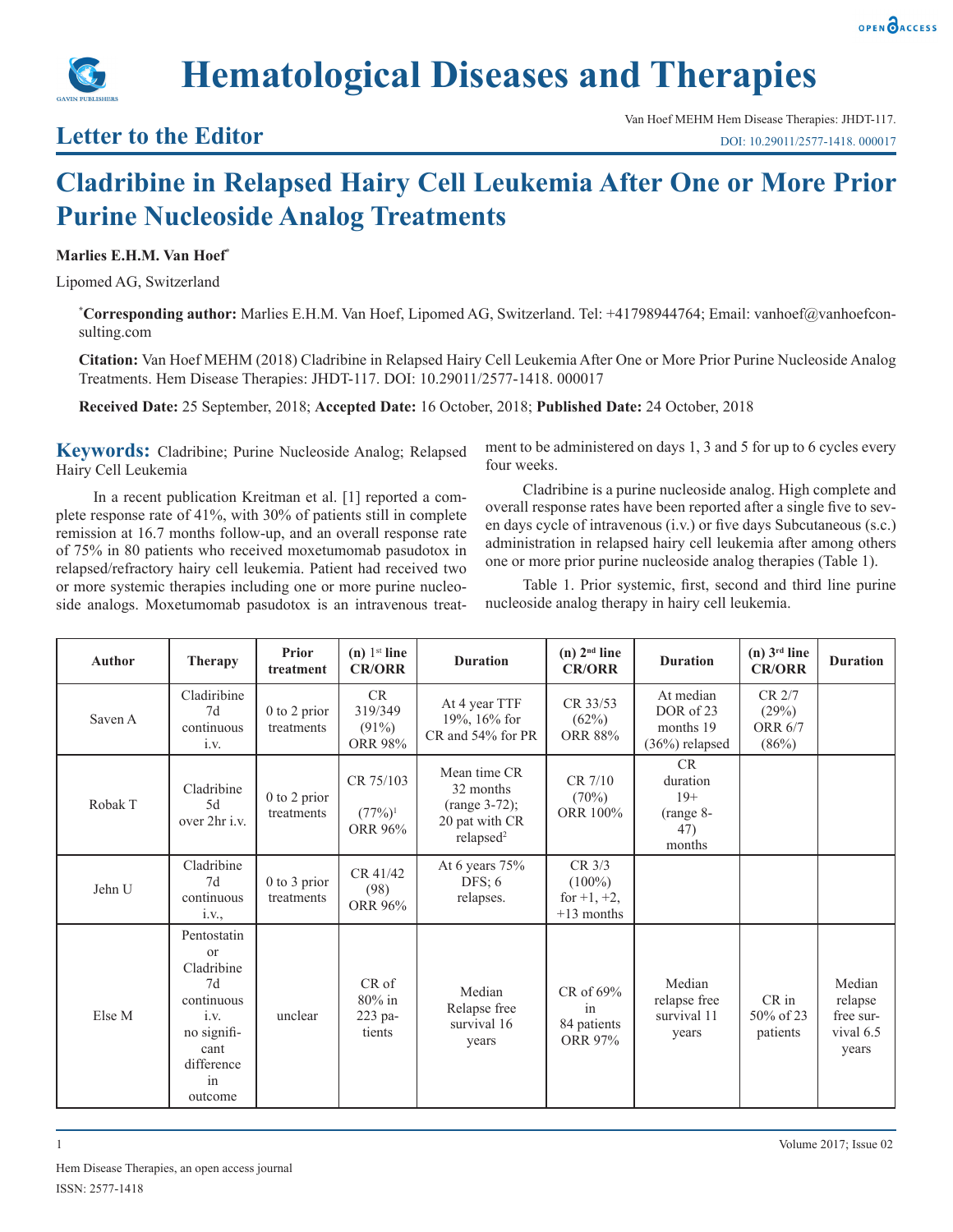**Citation:** Van Hoef MEHM (2018) Cladribine in Relapsed Hairy Cell Leukemia After One or More Prior Purine Nucleoside Analog Treatments. Hem Disease Therapies: JHDT-117. DOI: 10.29011/2577-1418. 000017

| Somasundaram | Cladribine<br>7d<br>continuous<br>1.V.,      | Newly<br>diagnosed | CR 25/27<br>$(93\%, 2)$<br>pat<br>$2nd$ cycle-><br>both CR<br><b>ORR</b><br>$100\%$ | At median 26<br>months, 5<br>$(18%)$ patients<br>relapsed | CR 5/5<br>$(100\%)$                | Median DOR<br>$18(3-50)$<br>months                        |                                                |  |
|--------------|----------------------------------------------|--------------------|-------------------------------------------------------------------------------------|-----------------------------------------------------------|------------------------------------|-----------------------------------------------------------|------------------------------------------------|--|
| Hacioglu S   | Cladiribine<br>5 or 7d<br>continuous<br>1.V. | Newly<br>diagnosed | CR of<br>$80.7\%$ in<br>78 patients<br>ORR 97%                                      | Relapse rate of<br>$16.6\%$ at<br>median 24 months        | CR 13/19<br>$(68.4\%)$<br>ORR 100% | 6 pat relapsed,<br>median time to<br>relapse 60<br>months | $CR$ $2/3$<br>$(66.6\%)$<br><b>ORR</b><br>100% |  |

Table 1: In the 75 patients CR was achieved, in 53 after a single cycle, in 16 after 2 cycles and in 6 after 3 cycles; <sup>2</sup>Of 20 patients who relapsed, 17 relapsed after one cycle of cladribine and 3 after 2 or 3 cycles. ORR=overall response rate (complete (CR) + partial remission); DOR=duration of response;d=days.

Saven et al. [2] reported 90 patients who relapsed after prior cladribine therapy (n=319) at a median of 29 months. In first line cladribine therapy 91% complete and 98% overall response rates had been obtained. Of 53 evaluable patient treated with a second cycle of cladribine at relapse after first line cladribine, 33 (62%) achieved complete response and 14 (26%) partial response for an overall response rate of 88%. Seven patients received third line cladribine therapy with a third cycle of cladribine and 2 (29%) achieved complete and 4 (57%) partial response for an overall response rate of 86%.

Robak et al. [3] reported 20 patients who relapsed after first line cladribine therapy (n=75) at a median of 37.4 months. In first line 53 patients had received one, 16 two and 6 three cycles of cladribine to obtain complete remission for a complete response rate of 100%. Ten of the 20 relapsed patients were retreated with one cycle of cladribine. Seven patients entered a second complete remission lasting 19+ (range 8-47) months and 3 experienced partial responses for an overall response rate of 100%. The 10 remaining patients did not require retreatment at the time of analysis.

Jehn et al [4] reported six patients who relapsed after prior cladribine therapy (n=42) at a median follow-up of 32 (range 2 to 72) months. In first line treatment complete and overall response rates had been 98% and 100% respectively. Three of the relapsed six patients were retreated with one cycle of cladribine. All three patients received another complete remission for 1+, 2+ and 13+ months. The overall response rate in second line was 100%.

Else et al [5] reported 79 patients who relapsed and five patients who did not have an initial response after first line pentostatin or cladribine therapy (n=233), in which line of treatment complete and overall response rates had been 80% and 97% respectively. In second line treatment, 26 patients received one cycle of pentostatin and 59 one cycle of cladribine. The complete and overall response rates were 69% and 97% respectively, and the median relapse free survival was 11 years. After third line therapy with one cycle of purine nucleoside analogue therapy in 23 patients, 50% achieve complete remission and the median relapse free survival was 6.5 years. The authors reported equally durable complete remissions

after first, second and third line purine nucleoside analog therapy.

Somasandram et al [6] reported five patients who relapsed after first line cladribine therapy  $(n=27)$  at a median follow-up of 26 months, that induced 93% and 100% complete and overall response rates respectively. All five relapsed patients went into a second remission with one cycle of cladribine with a duration of response of median 18 months.

Hacioglu et al [7] reported a relapse rate of 16.6% in 78 patients initially treated with one cycle cladribine. In first line, complete and overall response rates had been 80.7% and 97% respectively. Nineteen of twenty relapsed patients were again treated with one cycle of cladribine therapy in second line and three of six relapsed patients with another cycle cladribine in third line. Complete remission rates in second and third line were 68.4% and 66.6% respectively, whereas overall response in both lines of treatment was 100%.

All authors reported high rates of complete responses after first, second and third line cladribine therapy, and despite the fact that patients in some of the publications were pre-treated complete response rates of at least 77% and overall response rates of at least 96% were obtained in first line purine nucleoside analog therapy; complete response rates of at least 62% and overall response rates of at least 88% were obtained in second line purine nucleoside analog therapy, and 29% to 66.6% complete and at least 86% overall response rates were obtained after third line purine nucleoside analogs. This compares favourably with the results obtained by moxetumomab pasudotox and reported by Kreitman et al. [1].

 Cladribine is administered either i.v. over twenty-four hours or over two hours for five or seven days at a dose of 0.09 to 0.12 mg/kg or as s.c. injection for five days at a dose of 0.14 mg/kg/d (2-8). Subcutaneous administration is at least as effective as the i.v. route [8,9]. Subcutaneous administration is preferred as it eliminates the need for hospitalization or long stay in the outpatient unit and is therewith highly cost-efficient. Noteworthy are the results reported by Robak et al. with first line cladribine therapy, in which the complete response rate increased with the number of cycles of